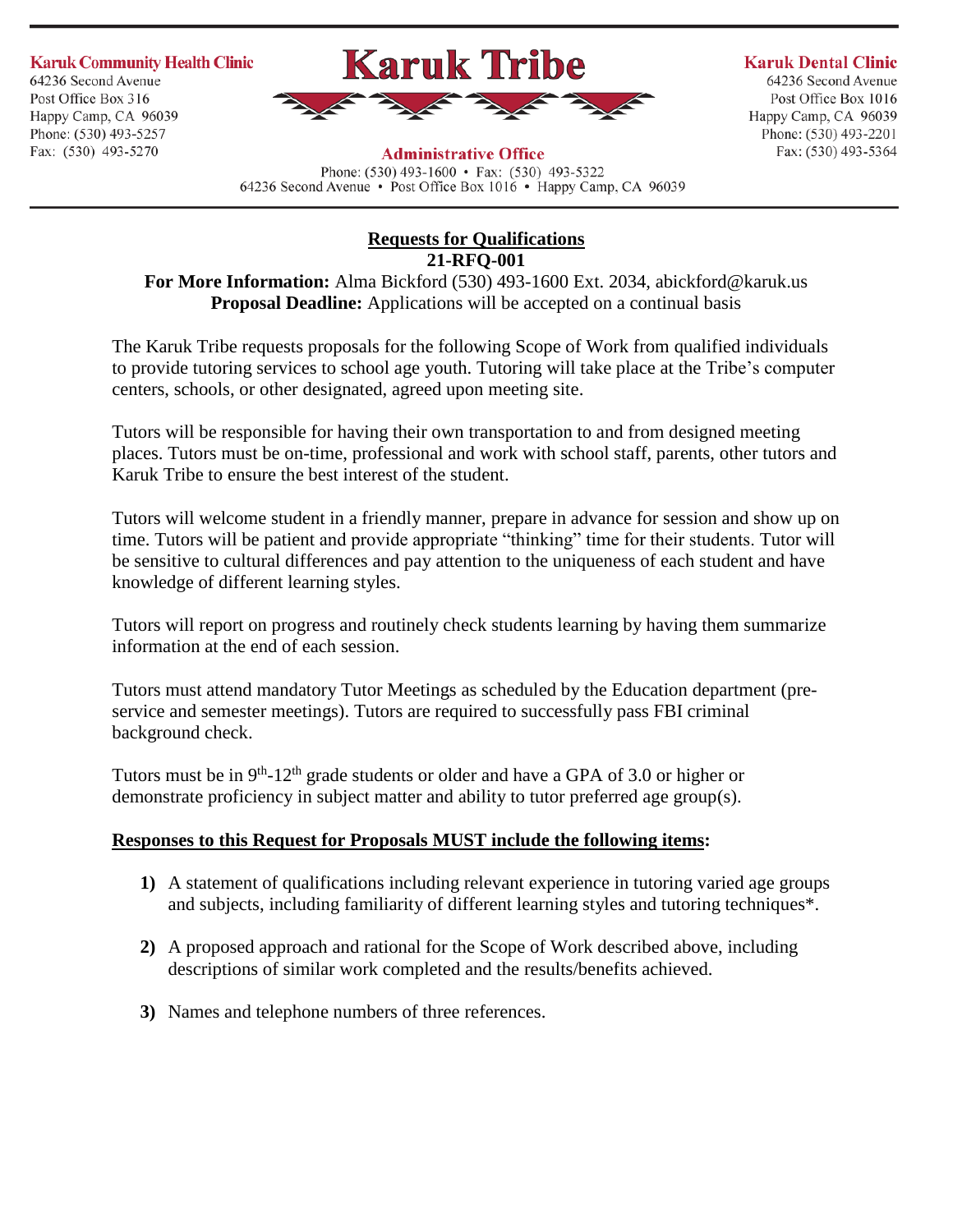## **Responses must be hand, mail, or email delivered to:**

Emma Lee Perez, Contract Compliance Specialist Karuk Tribe – Administration Office 64236 Second Avenue P.O. Box 1016 Happy Camp, CA 96039 **Faxes will not be accepted** Emails will be accepted at: [emmaleeperez@karuk.us](mailto:emmaleeperez@karuk.us)

**Indian Preference will apply in the selection process in accordance with the Tribal Employment Rights Ordinance (TERO) and/or Indian Preference Act of 1934 (Title 25, USC, Section 47), based on funding source requirements.**

**All contracts that exceed \$2,500.00 shall be subject to a two percent (2%) Tribal Employment Rights Fee in accordance with the TERO Ordinance.**

**If applicable, construction contracts in excess of \$2,000, when required by Federal grant program legislation, are subject to compliance with the Davis-Bacon Act (40 USC 276a to a-7) as supplemented by Department of Labor regulations (29 CFR part 5).**

**A background check consisting of employment history, professional references, and criminal check may be conducted. Applicants will be required to pass the background check in accordance to the Karuk Tribe Personnel Policy and Federal/State/Tribal requirements.**